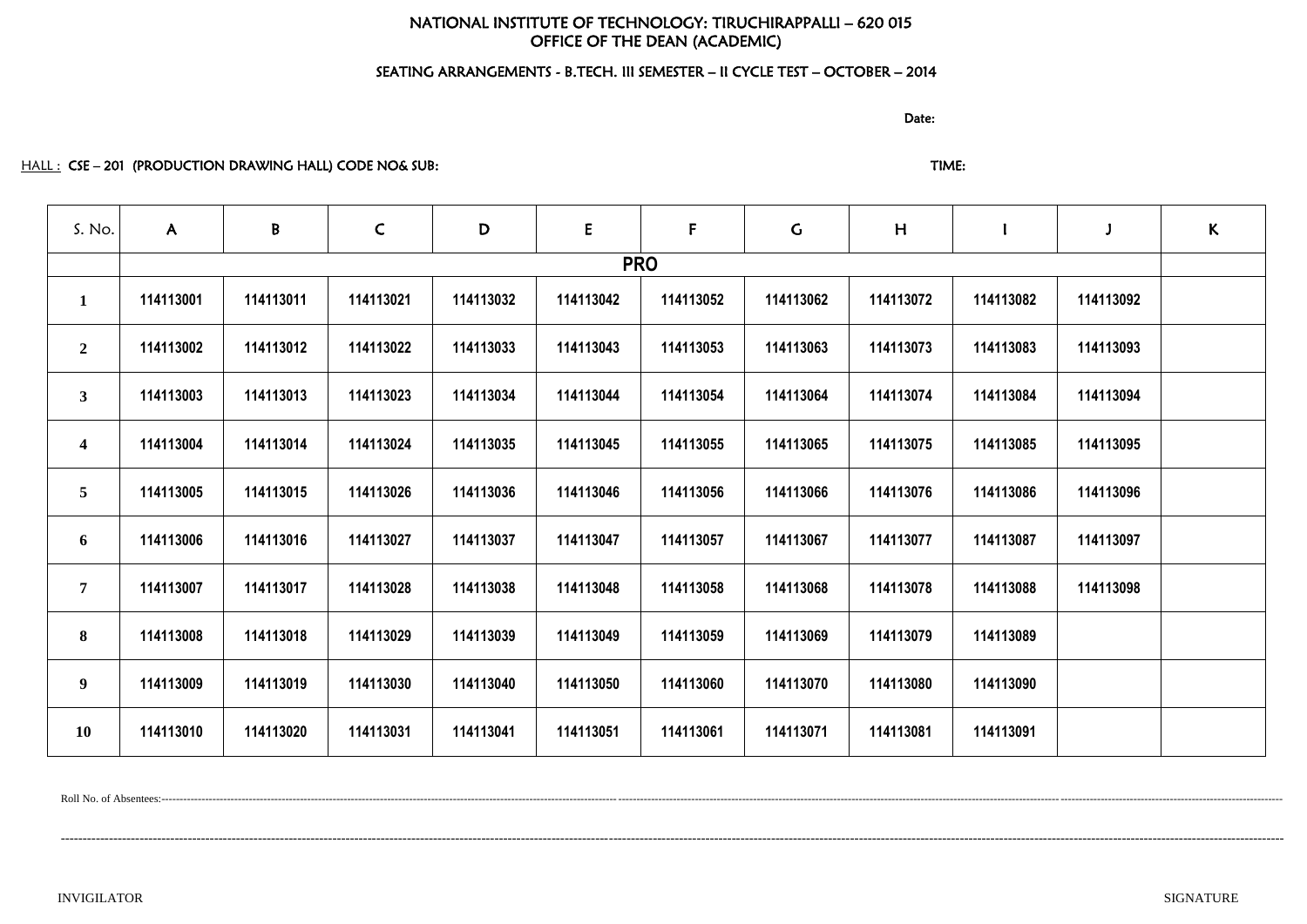### NATIONAL INSTITUTE OF TECHNOLOGY: TIRUCHIRAPPALLI – 620 015 OFFICE OF THE DEAN (ACADEMIC) SEATING ARRANGEMENTS - B.TECH. III SEMESTER – II CYCLE TEST – OCTOBER – 2014

HALL : CSE – 301 CODE NO& SUB: TIME:

discussion of the contract of the contract of the contract of the contract of the contract of the contract of the contract of the contract of the contract of the contract of the contract of the contract of the contract of

| S. No                   | $\mathsf{A}$ | B         | $\mathsf{C}$ | D         | E            | $\mathbf{F}$ | $\mathsf C$ | H         |  | $\mathsf{K}$ |            | M         | ${\bf N}$ | $\mathbf O$ |
|-------------------------|--------------|-----------|--------------|-----------|--------------|--------------|-------------|-----------|--|--------------|------------|-----------|-----------|-------------|
|                         |              |           |              |           | <b>CIVIL</b> |              |             |           |  |              | <b>CHL</b> |           |           |             |
|                         | 103113001    | 103113015 | 103113029    | 103113044 | 103113058    | 103113072    | 103113086   | 103112100 |  | 102112054    | 102113014  | 102113028 | 102113042 | 102113057   |
| $\overline{2}$          | 103113002    | 103113016 | 103113030    | 103113045 | 103113059    | 103113073    | 103113087   | 103112101 |  | 102113001    | 102113015  | 102113029 | 102113043 | 102113058   |
| $\boldsymbol{3}$        | 103113003    | 103113017 | 103113031    | 103113046 | 103113060    | 103113074    | 103113088   |           |  | 102113002    | 102113016  | 102113030 | 102113045 | 102113059   |
| $\overline{\mathbf{4}}$ | 103113004    | 103113018 | 103113032    | 103113047 | 103113061    | 103113075    | 103113089   |           |  | 102113003    | 102113017  | 102113031 | 102113046 | 102113060   |
| 5                       | 103113005    | 103113019 | 103113034    | 103113048 | 103113062    | 103113076    | 103113090   |           |  | 102113004    | 102113018  | 102113032 | 102113047 | 102113062   |
| 6                       | 103113006    | 103113020 | 103113035    | 103113049 | 103113063    | 103113077    | 103113091   |           |  | 102113005    | 102113019  | 102113033 | 102113048 | 102113063   |
| $\overline{7}$          | 103113007    | 103113021 | 103113036    | 103113050 | 103113064    | 103113078    | 103113092   |           |  | 102113006    | 102113020  | 102113034 | 102113049 | 102113064   |
| 8                       | 103113008    | 103113022 | 103113037    | 103113051 | 103113065    | 103113079    | 103113093   |           |  | 102113007    | 102113021  | 102113035 | 102113050 | 102113065   |
| 9                       | 103113009    | 103113023 | 103113038    | 103113052 | 103113066    | 103113080    | 103113094   |           |  | 102113008    | 102113022  | 102113036 | 102113051 | 102113066   |
| <b>10</b>               | 103113010    | 103113024 | 103113039    | 103113053 | 103113067    | 103113081    | 103113095   |           |  | 102113009    | 102113023  | 102113037 | 102113052 | 102113067   |
| 11                      | 103113011    | 103113025 | 103113040    | 103113054 | 103113068    | 103113082    | 103113096   |           |  | 102113010    | 102113024  | 102113038 | 102113053 | 102113068   |
| 12                      | 103113012    | 103113026 | 103113041    | 103113055 | 103113069    | 103113083    | 103113097   |           |  | 102113011    | 102113025  | 102113039 | 102113054 |             |
| 13                      | 103113013    | 103113027 | 103113042    | 103113056 | 103113070    | 103113084    | 103113098   |           |  | 102113012    | 102113026  | 102113040 | 102113055 |             |
| 14                      | 103113014    | 103113028 | 103113043    | 103113057 | 103113071    | 103113085    | 103113099   |           |  | 102113013    | 102113027  | 102113041 | 102113056 |             |

----------------------------------------------------------------------------------------------------------------------------------------------------------------------------------------------------------------------------------------------------------------------------------------

Roll No. of Absentees:-----------------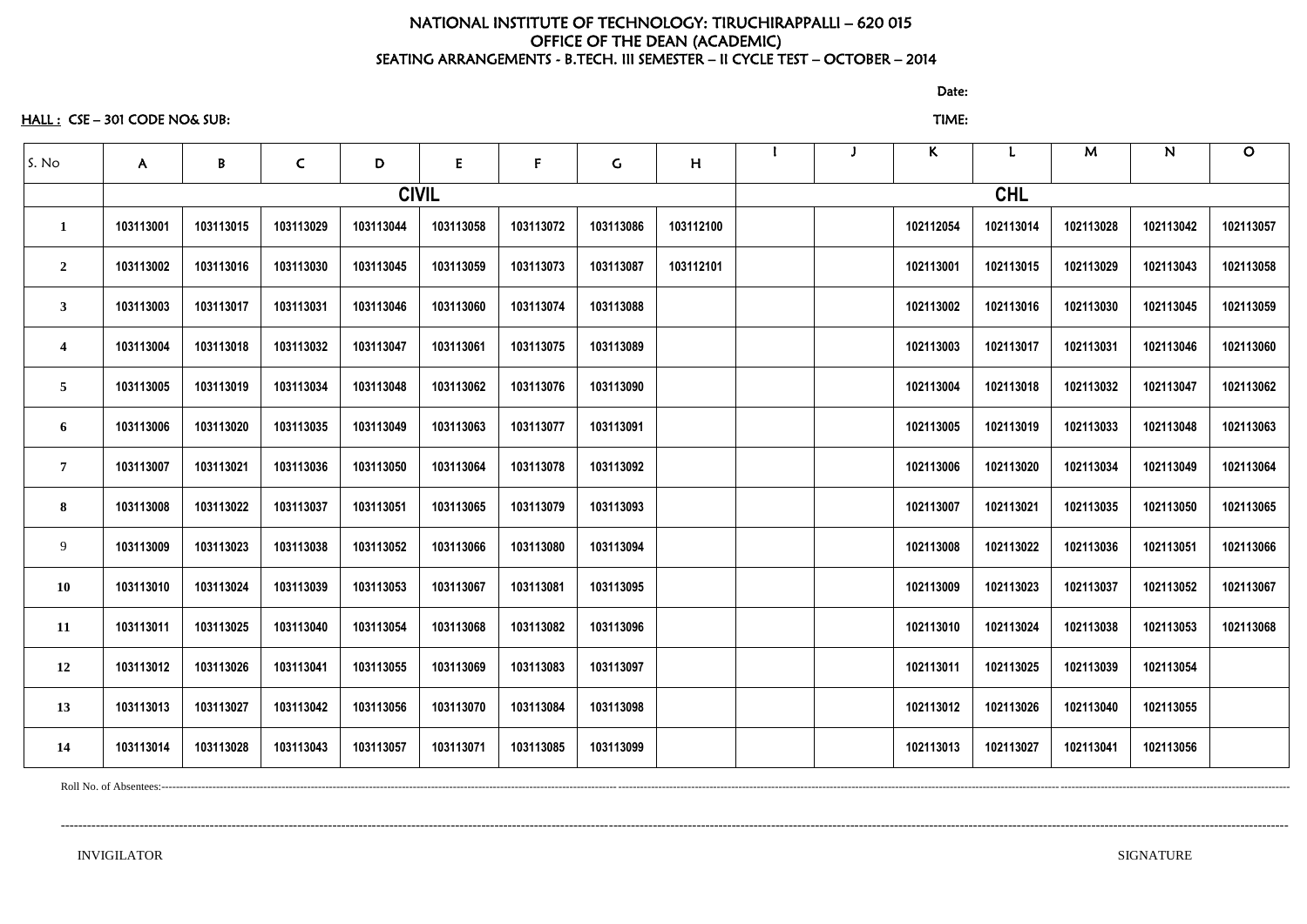### NATIONAL INSTITUTE OF TECHNOLOGY: TIRUCHIRAPPALLI – 620 015 OFFICE OF THE DEAN (ACADEMIC) SEATING ARRANGEMENTS - B.TECH. III SEMESTER – II CYCLE TEST – OCTOBER – 2014

HALL : CSE – 301 CODE NO& SUB: TIME:

| S. No                   | $\mathsf{A}$ | B         | $\mathsf{C}$                                                                                                                                                                                                                                                                                                                                                                                                                                                                                                                          | D         | E         | $\mathsf{F}$ | $\mathsf C$ | H         | J | K          |           | M         | N         | $\mathbf O$ |  |  |
|-------------------------|--------------|-----------|---------------------------------------------------------------------------------------------------------------------------------------------------------------------------------------------------------------------------------------------------------------------------------------------------------------------------------------------------------------------------------------------------------------------------------------------------------------------------------------------------------------------------------------|-----------|-----------|--------------|-------------|-----------|---|------------|-----------|-----------|-----------|-------------|--|--|
|                         |              |           | <b>ECE</b><br>108113029<br>108113043<br>108113058<br>108113030<br>108113044<br>108113059<br>108113031<br>108113045<br>108113060<br>108113032<br>108113046<br>108113061<br>108113033<br>108113047<br>108113062<br>108113034<br>108113048<br>108113063<br>108113035<br>108113049<br>108113064<br>108113065<br>108113036<br>108113050<br>108113037<br>108113051<br>108113066<br>108113038<br>108113052<br>108113067<br>108113039<br>108113053<br>108113068<br>108113054<br>108113069<br>108113040<br>108113041<br>108113055<br>108113070 |           |           |              |             |           |   | <b>MME</b> |           |           |           |             |  |  |
| $\mathbf{1}$            | 108113001    | 108113015 |                                                                                                                                                                                                                                                                                                                                                                                                                                                                                                                                       |           |           | 108113072    | 108113087   | 108113101 |   | 112113001  | 112113015 | 112113029 | 112113043 | 112113057   |  |  |
| $\overline{2}$          | 108113002    | 108113016 |                                                                                                                                                                                                                                                                                                                                                                                                                                                                                                                                       |           |           | 108113074    | 108113088   | 108113102 |   | 112113002  | 112113016 | 112113030 | 112113044 | 112113058   |  |  |
| $\mathbf{3}$            | 108113003    | 108113017 |                                                                                                                                                                                                                                                                                                                                                                                                                                                                                                                                       |           |           | 108113075    | 108113089   | 108113103 |   | 112113003  | 112113017 | 112113031 | 112113045 | 112113059   |  |  |
| $\overline{\mathbf{4}}$ | 108113004    | 108113018 |                                                                                                                                                                                                                                                                                                                                                                                                                                                                                                                                       |           |           | 108113076    | 108113090   | 108113104 |   | 112113004  | 112113018 | 112113032 | 112113046 | 112113060   |  |  |
| 5                       | 108113005    | 108113019 |                                                                                                                                                                                                                                                                                                                                                                                                                                                                                                                                       |           |           | 108113077    | 108113091   |           |   | 112113005  | 112113019 | 112113033 | 112113047 | 112113061   |  |  |
| 6                       | 108113006    | 108113020 |                                                                                                                                                                                                                                                                                                                                                                                                                                                                                                                                       |           |           | 108113078    | 108113092   |           |   | 112113006  | 112113020 | 112113034 | 112113048 | 112113062   |  |  |
| $\overline{7}$          | 108113007    | 108113021 |                                                                                                                                                                                                                                                                                                                                                                                                                                                                                                                                       |           |           | 108113079    | 108113093   |           |   | 112113007  | 112113021 | 112113035 | 112113049 | 112113063   |  |  |
| 8                       | 108113008    | 108113022 |                                                                                                                                                                                                                                                                                                                                                                                                                                                                                                                                       |           |           | 108113080    | 108113094   |           |   | 112113008  | 112113022 | 112113036 | 112113050 |             |  |  |
| 9                       | 108113009    | 108113023 |                                                                                                                                                                                                                                                                                                                                                                                                                                                                                                                                       |           |           | 108113081    | 108113095   |           |   | 112113009  | 112113023 | 112113037 | 112113051 |             |  |  |
| <b>10</b>               | 108113010    | 108113024 |                                                                                                                                                                                                                                                                                                                                                                                                                                                                                                                                       |           |           | 108113082    | 108113096   |           |   | 112113010  | 112113024 | 112113038 | 112113052 |             |  |  |
| 11                      | 108113011    | 108113025 |                                                                                                                                                                                                                                                                                                                                                                                                                                                                                                                                       |           |           | 108113083    | 108113097   |           |   | 112113011  | 112113025 | 112113039 | 112113053 |             |  |  |
| 12                      | 108113012    | 108113026 |                                                                                                                                                                                                                                                                                                                                                                                                                                                                                                                                       |           |           | 108113084    | 108113098   |           |   | 112113012  | 112113026 | 112113040 | 112113054 |             |  |  |
| 13                      | 108113013    | 108113027 |                                                                                                                                                                                                                                                                                                                                                                                                                                                                                                                                       |           |           | 108113085    | 108113099   |           |   | 112113013  | 112113027 | 112113041 | 112113055 |             |  |  |
| 14                      | 108113014    | 108113028 | 108113042                                                                                                                                                                                                                                                                                                                                                                                                                                                                                                                             | 108113056 | 108113071 | 108113086    | 108113100   |           |   | 112113014  | 112113028 | 112113042 | 112113056 |             |  |  |

Roll No. of Absentees:--------------------------------------------------------------------------------------------------------------------------------------------------------------------------------------------------------------------------------------------------------------------------------------------------------------------

--------------------------------------------------------------------------------------------------------------------------------------------------------------------------------------------------------------------------------------------------------------------------------------

discussion of the contract of the contract of the Date: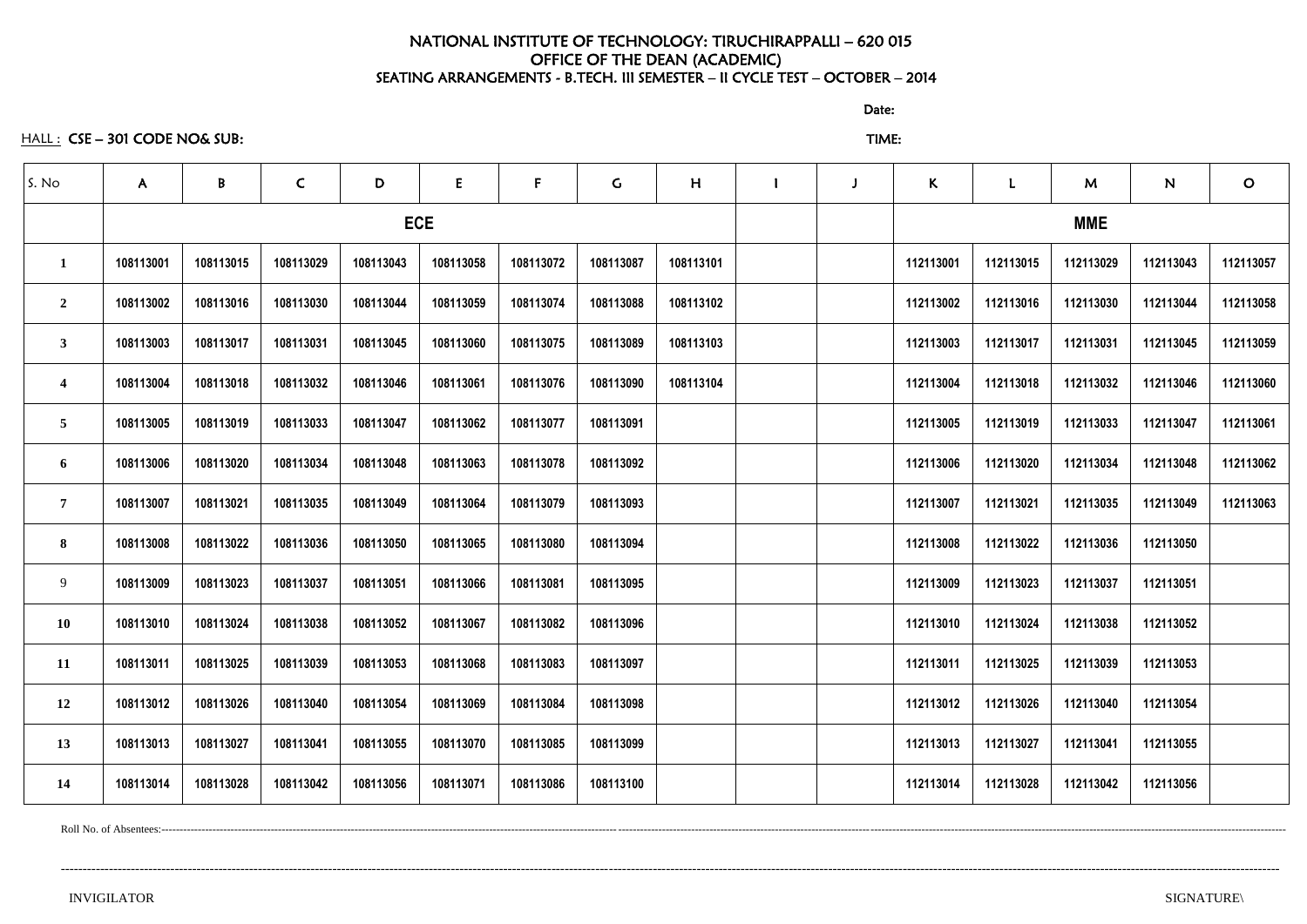### NATIONAL INSTITUTE OF TECHNOLOGY: TIRUCHIRAPPALLI – 620 015

# OFFICE OF THE DEAN (ACADEMIC)

discussion of the contract of the contract of the Date: TIME:

HALL : CSE - 302 CODE NO& SUB:

SEATING ARRANGEMENTS - B.TECH. III SEMESTER – II CYCLE TEST – OCTOBER – 2014

| S. No          | A | B | $\mathsf{C}$ | D           | E                                                                                 | F. | G | H |  | K | L.                                                                                            | M | N.         | O. | P | Q | R. |
|----------------|---|---|--------------|-------------|-----------------------------------------------------------------------------------|----|---|---|--|---|-----------------------------------------------------------------------------------------------|---|------------|----|---|---|----|
|                |   |   |              | <b>MECH</b> |                                                                                   |    |   |   |  |   |                                                                                               |   | <b>CSE</b> |    |   |   |    |
| 1              |   |   |              |             | 111113001   111113016   111113031   111113047   111113062   111113077   111113092 |    |   |   |  |   | 106113001   106113016   106113031   106113046   106113061   106113076   106113091   106112106 |   |            |    |   |   |    |
| $\overline{2}$ |   |   |              |             | 111113002   111113017   111113032   111113048   111113063   111113078   111113093 |    |   |   |  |   | 106113002   106113017   106113032   106113047   106113062   106113077   106113092             |   |            |    |   |   |    |
| $\mathbf{3}$   |   |   |              |             | 111113003   111113018   111113033   111113049   111113064   111113079   111113094 |    |   |   |  |   | 106113003   106113018   106113033   106113048   106113063   106113078   106113093             |   |            |    |   |   |    |
| $\overline{4}$ |   |   |              |             | 111113004   111113019   111113034   111113050   111113065   111113080   111113095 |    |   |   |  |   | 106113004   106113019   106113034   106113049   106113064   106113079   106113094             |   |            |    |   |   |    |
| 5 <sup>5</sup> |   |   |              |             | 111113005   111113020   111113035   111113051   111113066   111113081   111113096 |    |   |   |  |   | 106113005   106113020   106113035   106113050   106113065   106113080   106113095             |   |            |    |   |   |    |
| 6              |   |   |              |             | 111113006   111113021   111113036   111113052   111113067   111113082   111113097 |    |   |   |  |   | 106113006   106113021   106113036   106113051   106113066   106113081   106113096             |   |            |    |   |   |    |
| $\overline{7}$ |   |   |              |             | 111113007   111113022   111113037   111113053   111113068   111113083   111113098 |    |   |   |  |   | 106113007   106113022   106113037   106113052   106113067   106113082   106113097             |   |            |    |   |   |    |
| 8              |   |   |              |             | 111113008   111113023   111113038   111113054   111113069   111113084   111113099 |    |   |   |  |   | 106113008   106113023   106113038   106113053   106113068   106113083   106113098             |   |            |    |   |   |    |
| 9              |   |   |              |             | 111113009   111113024   111113039   111113055   111113070   111113085   111112100 |    |   |   |  |   | 106113009   106113024   106113039   106113054   106113069   106113084   106113099             |   |            |    |   |   |    |
| 10             |   |   |              |             | 111113010   111113025   111113040   111113056   111113071   111113086   111112101 |    |   |   |  |   | 106113010   106113025   106113040   106113055   106113070   106113085   106112100             |   |            |    |   |   |    |
| 11             |   |   |              |             | 111113011   111113026   111113041   111113057   111113072   111113087   111112102 |    |   |   |  |   | 106113011   106113026   106113041   106113056   106113071   106113086   106112101             |   |            |    |   |   |    |
| <b>12</b>      |   |   |              |             | 111113012   111113027   111113042   111113058   111113073   111113088             |    |   |   |  |   | 106113012   106113027   106113042   106113057   106113072   106113087   106112102             |   |            |    |   |   |    |
| 13             |   |   |              |             | 111113013   111113028   111113044   111113059   111113074   111113089             |    |   |   |  |   | 106113013   106113028   106113043   106113058   106113073   106113088   106112103             |   |            |    |   |   |    |
| 14             |   |   |              |             | 111113014   111113029   111113045   111113060   111113075   111113090             |    |   |   |  |   | 106113014   106113029   106113044   106113059   106113074   106113089   106112104             |   |            |    |   |   |    |
| 15             |   |   |              |             | 111113015   111113030   111113046   111113061   111113076   111113091             |    |   |   |  |   | 106113015   106113030   106113045   106113060   106113075   106113090   106112105             |   |            |    |   |   |    |

Roll No. of Absentees:-------------------------------------------------------------------------------------------------------------------------------------------------------------------------------------------------------------------------------------------------------------------------------------------------------------

---------------------------------------------------------------------------------------------------------------------------------------------------------------------------------------------------------------------------------------------------------------------------------

| <b>SIGNATURI</b> |  |
|------------------|--|